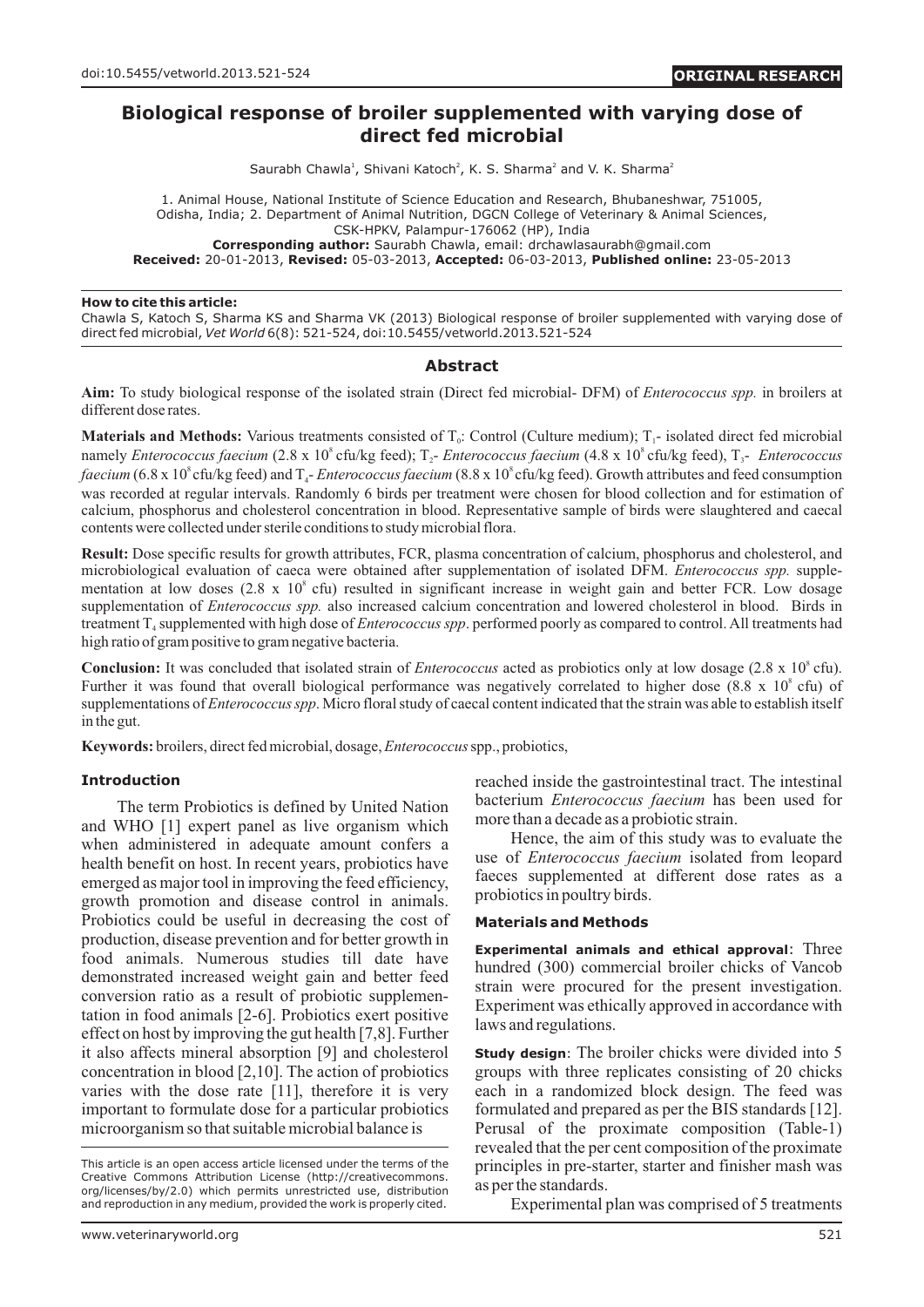| Table-1. Proximate composition of pre-starter, starter and finisher diet of broiler chicken. |  |  |  |  |
|----------------------------------------------------------------------------------------------|--|--|--|--|
|----------------------------------------------------------------------------------------------|--|--|--|--|

| <b>Nutrients</b>                     | Pre-starter mash | Starter mash | Finisher mash |
|--------------------------------------|------------------|--------------|---------------|
| Dry Matter (DM)                      | 89.34            | 90.12        | 88.65         |
| Crude Protein (CP)                   | 22.72            | 21.46        | 19.77         |
| Ether Extract (EE)                   | 3.06             | 2.57         | 2.68          |
| Crude Fibre (CF)                     | 4.86             | 3.85         | 3.58          |
| Total Ash (TA)                       | 4.86             | 4.87         | 4.54          |
| Nitrogen Free Extract (NFE)          | 64.5             | 67.25        | 69.43         |
| Metabolizable Energy (ME) (Kcal/ Kg) | 2800.45          | 2850.15      | 3115.57       |

**Table-2.** Growth performance of broiler chicks supplemented with Enterococcus strain

| <b>Parameter</b>          | Days      | <b>Treatments</b>    |                      |                  |                      |               |            |
|---------------------------|-----------|----------------------|----------------------|------------------|----------------------|---------------|------------|
|                           |           |                      |                      | ٠,               |                      |               | <b>PSE</b> |
| Body weight gain (g/bird) | $0 - 14$  | 131.8                | 135.91               | 129.19           | 132.55               | 136.38        | 1.36       |
|                           | $15 - 28$ | 480.06               | 468.3                | 449.06           | 453.05               | 481.95        | 10.44      |
|                           | 29-42     | 837.89 <sup>ab</sup> | $1040.72^{\circ}$    | $901.55^{\circ}$ | 869.60 <sup>ab</sup> | $792.16^a$    | 12.19      |
|                           | $0 - 42$  | $1450.42^{\circ}$    | 1644.90 <sup>b</sup> | $1477.18^{a}$    | $1463.54^{a}$        | $1407.54^{a}$ | 11.07      |
| <b>FCR</b>                | $0 - 14$  | 1.81                 | 1.68                 | 1.8              | 1.79                 | 1.73          | 0.05       |
|                           | $15 - 28$ | 2.2                  | 2.21                 | 2.27             | 2.27                 | 2.16          | 0.04       |
|                           | 29-42     | $3.15^{b}$           | $2.40^{a}$           | $2.82^{b}$       | $3.05^{\circ}$       | $3.51^\circ$  | 0.1        |
|                           | $0 - 42$  | 2.69 <sup>bc</sup>   | $2.27^{\circ}$       | $2.55^{b}$       | $2.52^{b}$           | $2.81^\circ$  | 0.05       |

PSE-Pooled standard error; Figures bearing different super scripts within a row differ significantly, \*\* *P<0.01*

fed microbial namely *Enterococcus faecium*  $(2.8 \times 10^8$  nutrient agar plates which were incubated at 37<sup>o</sup>C for cfu/kg feed): T<sub>2</sub>- *Enterococcus faecium*  $(4.8 \times 10^8$  48 hrs. Different colonies obtained were stained u cfu/kg feed);  $T_2$ - *Enterococcus faecium* (4.8 x 10<sup>8</sup> 48 hrs. Different colonies obtained were stained using cfu/kg feed),  $T_3$ - *Enterococcus faecium* (6.8 x 10<sup>8</sup> Gram's stain and subsequently count was obtained for cfu/kg feed) and  $T_4$ - *Enterococcus faecium* (8.8 x 10<sup>8</sup> different bacteria types. cfu/kg feed). **Statistical analysis:** The data was analyzed by using

microbial *Enterococcus faecium was* isolated from leopard (*Patheraleo*) faeces and characterized using 12. morphological and biochemical characteristics as **Results and Discussion** proposed by Cowan *et al.* [13]. Isolated probiotic strain **Gain in weight and feed conversion ration (FCR):** The *Enterococcus faecium* was grown in Elliker broth and gain in live weight of different treatments during the subsequently stored at 4<sup>o</sup>C. The viability and pre-starter phase was almost similar to each other and subsequently stored at  $4^{\circ}$ C. The viability and concentration of the *Enterococcus faecium* culture per concentration of the *Enterococcus faecium* culture per there was no significant  $(P>0.05)$  difference between ml of sample was obtained employing plate count method.

culture was mixed with feed quota of a particular significant  $(P>0.05)$  among different treatments.<br>treatment before feeding every day and it was The difference in live weight gain and FCR in treatment before feeding every day and it was continued during entire period of the feeding trial. different treatments during the starter phase was also Standard management practices were followed for found to be non-significant  $(P>0.05)$ . Standard management practices were followed for found to be non-significant  $(P > 0.05)$ .<br>
Found to be non-significant  $(P > 0.05)$ . rearing. Different parameters such as weight gain and feed consumed was recorded at regular interval. was found during pre-starter and starter phase (Table- 2).

**Blood collection:** Approximately 5 ml of blood was better FCR was observed in treatment  $\overline{T}_1$  that was collected and plasma separated from randomly chosen significant as compared to control and other treatments collected and plasma separated from randomly chosen significant as compared to control and other treatments.<br>6 birds per treatment for estimation of calcium, The live weight gain in treatment T was better (P 6 birds per treatment for estimation of calcium, The live weight gain in treatment  $T_2$  was better (*P* phosphorus and cholesterol. Calcium was estimated by  $\lt 0.01$  than T but comparable to T and T. The ECR phosphorus and cholesterol. Calcium was estimated by  $\langle 0.01 \rangle$  than  $T_4$  but comparable to  $T_0$  and  $T_3$ . The FCR atomic absorption spectrophotometer (AAS) [Perkin value was highest in treatment T, and was highly Elmer 3100 (USA, 1982)] while inorganic phosphorus significant  $(P<0.01)$  as compared to all other<br>and cholesterol were estimated by photometer 5010 V and cholesteror were estimated by photometer 5010 V treatments including control. Only the birds in  $T_1$ <br>2.0 using analytical kits of Bayer diagnostics.

sample of birds were slaughtered and caecal contents finisher phase. were collected under sterile conditions to study Overall evaluation of results also revealed that microbial flora. Total bacterial count of the represen-<br>birds in Treatment  $T_1$  performed significantly better as tative sample from caeca of birds was done on nutrient compared to control and other treatments in terms of agar by plate count method. Serial dilutions were made gain in weight and FCR whereas birds in treatment  $T_a$ ,

i.e.  $T_0$ : Control (Culture medium);  $T_1$ - isolated direct and 100 µl of the final dilution was spread uniformly on nutrient agar plates which were incubated at  $37^{\circ}$ C for

**Isolation and characterization of probiotic**: Direct fed one-way analysis of variance technique (ANOVA) as per Snedecor and Cochran [14] by using SPSS version

the treatments. The FCR value was better for  $T<sub>1</sub>$  and Method of administration of probiotics: Isolated microbial highest for control but difference was again non-

During the finisher phase, highest live weight gain and value was highest in treatment  $T<sub>4</sub>$  and was highly performed better  $(P < 0.01)$  than control, while in other **Microbial count in large intestine:** Representative groups it was statistically comparable during the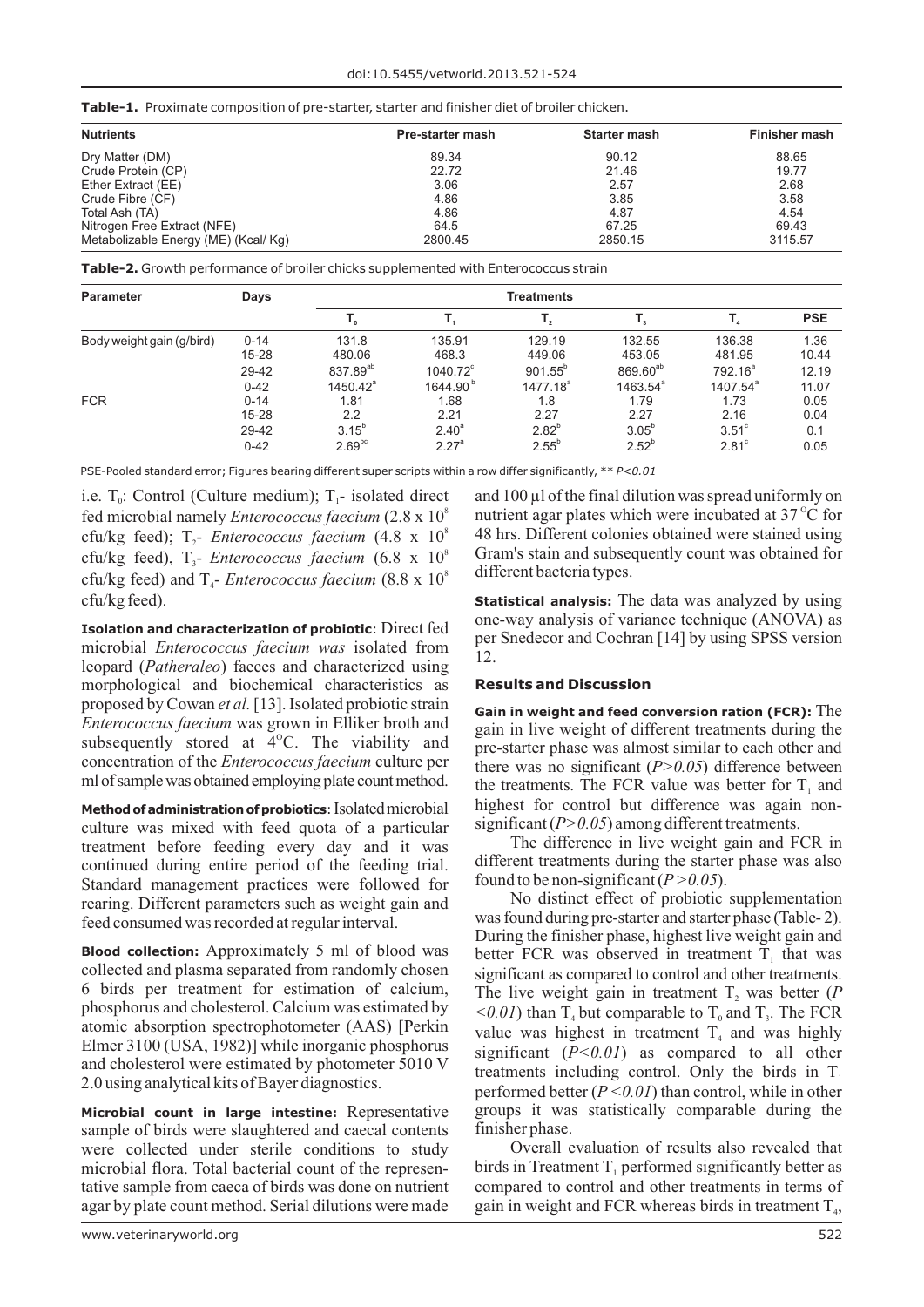|  | Table-3. Blood plasma concentration of Ca, P and cholesterol in broiler chicks supplemented with Enterococcus strain |
|--|----------------------------------------------------------------------------------------------------------------------|
|--|----------------------------------------------------------------------------------------------------------------------|

| <b>Parameter</b>    |           | <b>Treatments</b>  |                    |                    |                    |            |
|---------------------|-----------|--------------------|--------------------|--------------------|--------------------|------------|
|                     |           |                    |                    |                    |                    | <b>PSE</b> |
| $Ca** (mg/dl)$      | $12.12^a$ | 14.60 <sup>b</sup> | 11.85 <sup>a</sup> | 10.20 <sup>a</sup> | 11.14 <sup>a</sup> | 0.38       |
| $P$ (mg/dl)         | 6.38      | 6.67               | 6.38               | 6.25               | 6.44               | 0.06       |
| Cholesterol (mg/dl) | 73.51     | 66.97              | 73.10              | 67.99              | 69.84              | 1.39       |

PSE-Pooled standard error; Figures bearing different super scripts within a row differ significantly, \*\* *P<0.01*

**Table-4.** Microbial count in large intestine of broilers chicks supplemented with *Enterococcus* strain

| <b>Parameter</b>                              |                    | <b>Treatments</b> |                   |                   |                   |                          |
|-----------------------------------------------|--------------------|-------------------|-------------------|-------------------|-------------------|--------------------------|
|                                               |                    |                   | $\mathbf{I}$ ,    |                   |                   | <b>PSE</b>               |
| Gram negative bacilli **<br>$(x 10^5$ cfu/ml) | 11.50 <sup>b</sup> | 8.27 <sup>a</sup> | 7.33 <sup>a</sup> | 5.90 <sup>a</sup> | 7.40 <sup>a</sup> | 5.44                     |
| Gram positive cocci<br>$(x 10^5$ cfu/ml)      | 10.20              | 24.26             | 16.70             | 22.66             | 23.43             | 19.37                    |
| Ratio(G+/G-)                                  | 0.89               | 2.94              | 2.28              | 3.84              | 3.17              | $\overline{\phantom{a}}$ |

PSE-Pooled standard error; Figures bearing different super scripts within a row differ significantly, \*\* *P<0.01*

which was fed with high doses of probiotics, performed with direct fed microbial, whereas the count of Gram

supplementation at different doses did not affect the pattern probably indicates that the DFM was able to performance of birds during pre-starter and starter establish itself in the GIT of broiler birds as compared phase but had significant effect during the finisher to control and excluded the dominance of Gram –ve phase. Probiotics beneficially affects the performance bacteria in the large intestine of broiler birds. This may of poultry [1, 5, 15] but suitable microbial balance be be probably due to the reason that *Enterococcus* strain reached which positively affects the bird's performance possesses good colonization ability [23] also at a particular dose of probiotics. The overall trend supporting the fact that probiotics are able to lower the revealed that though probiotics supplementation at low colonization of coliforms and other gram –ve bacteria doses was beneficial in terms of weight gain and FCR. [24, 25]. higher doses may have detrimental effect on growth<br>performance of broiler birds. Similar results were<br>**Conclusion** obtained by other workers who found a negative Thus it may be concluded that feeding of isolated correlation of higher dose of probiotics with direct fed microbial (DFM) *Enterococcus faecium*  performance of broiler birds, supporting the above from leopard faeces (*Pathera leo*) at a dose rate of 2.8 x obtained results [16-19]. Karl *et al.*[20] stated negative 10<sup>8</sup> cfu as a DFM/probiotic to poultry is beneficial in growth owing to probiotic supplementation which may terms of overall biological performance. Further it was be due to inappropriate dosage.  $\blacksquare$  found that biological performance was negatively

cantly better calcium bioavailability in treatment  $T_1$  **Authors' contribution** (Table-3).Dose of probiotics did not have any significant All authors have contributed equally. All authors read effect on plasma concentration of phosphorus and and approved the final manuscript. cholesterol. However, cholesterol concentration was numerically lower in treatment T<sub>3</sub>. Direct fed microbial **Acknowledgements** affects bile metabolism and lowers cholesterol [10]. The authors are thankful to Dr. Daisy Rani and Dr. *Enterococcus* acted as probiotics at lower dose Arun Sharma for their valuable suggestions. Financial improving the availability of calcium and lowering the support from Department of Animal Nutrition, DGCN blood plasma cholesterol. Tang *et al*. [21] also stated College of Veterinary and Animal Sciences, CSKthat probiotics affects bioavailability of minerals HPKV, Palampur, (H.P) is highly acknowledged. related to lowering of gut pH associated with the<br>production of organic acids which in turn leads to better<br>mineral solubility especially of calcium Many The authors declare that they have no competing interest. mineral solubility especially of calcium. Many The authors declare that they have no competing interest. workers have reported decrease in the cholesterol **References**

**Microbial count in large intestine:** Microbiological Nations and World Health Organization Expert Consultation evaluation of caeca contents revealed higher proportion Report, Cordoba, Argentina. evaluation of caeca contents revealed higher proportion of Gram +ve cocci in all the treatments supplemented 2. Mohan, B., Kadirvel, R., Natarajan, A. and Bhaskaran,

poor in terms of growth performance. –ve bacilli in large intestine was highest in control as Thus, the perusal of results revealed that probiotics compared to all other treatments (Table- 4). The above to control and excluded the dominance of Gram –ve

correlated to dose of probiotics of *Enterococcus*strain. **Blood parameters:** Blood parameters indicated signifi-

Arun Sharma for their valuable suggestions. Financial

- content in blood as a result of probiotic supplemen-<br>tation [2, 3, 6, 21, 22].<br>Microbiological in food including powder milk with live lactic acid bacteria –<br>Joint Food and Agricultural Organization of the United
	-